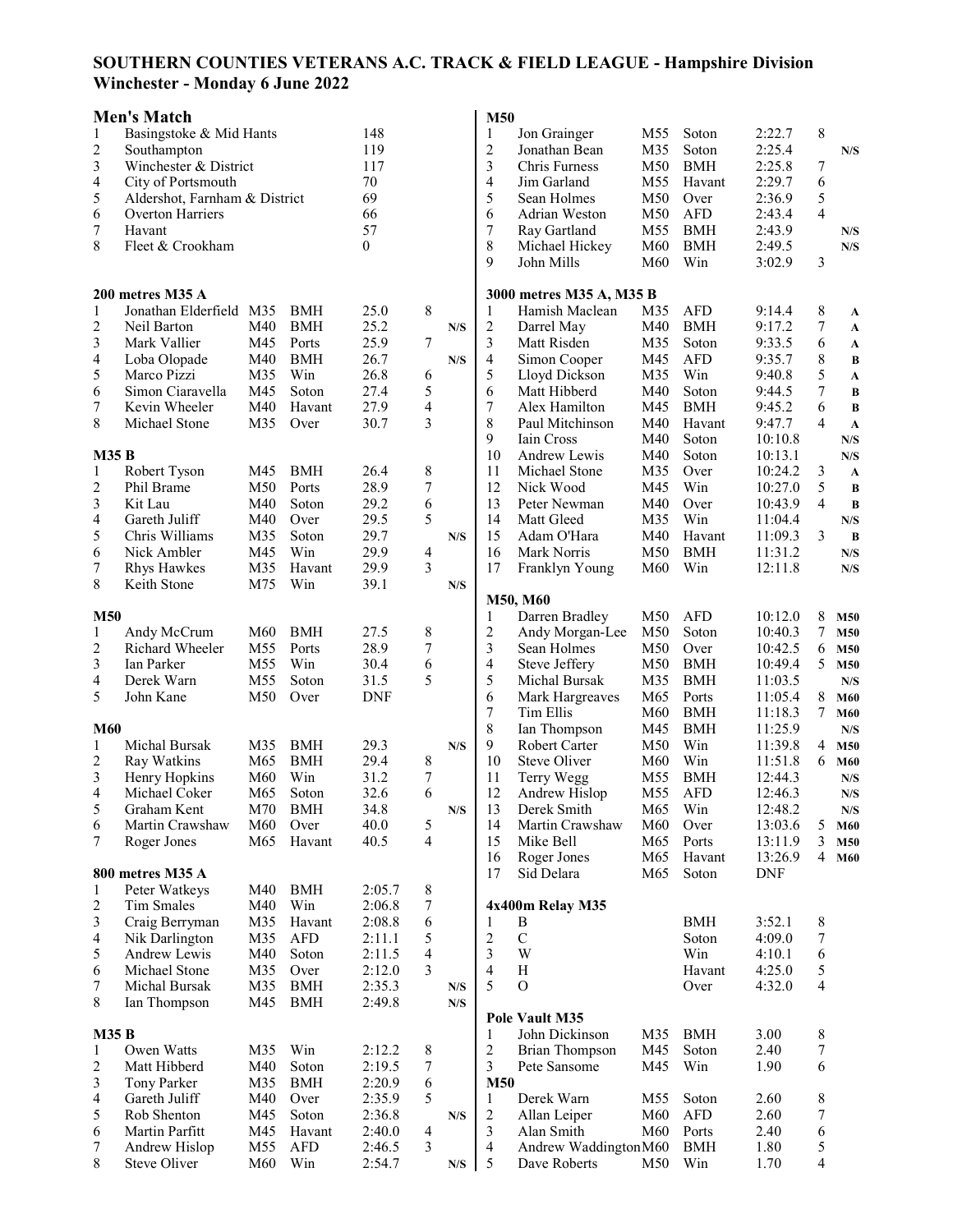|                | <b>Triple Jump M35</b> |                 |            |       |                |     |                | <b>Javelin M35</b>            |                 |            |         |                |     |
|----------------|------------------------|-----------------|------------|-------|----------------|-----|----------------|-------------------------------|-----------------|------------|---------|----------------|-----|
| 1              | Neil Barton            | M40             | <b>BMH</b> | 12.89 | 8              |     | 1              | Neil Barton                   | M40             | <b>BMH</b> | 37.05   |                | N/S |
| 2              | Loba Olopade           | M40             | <b>BMH</b> | 10.91 |                | N/S | 2              | John Dickinson                | M35             | <b>BMH</b> | 35.04   | 8              |     |
| 3              | Brian Thompson         | M45             | Soton      | 10.16 | 7              |     | 3              | Jeremy Clifton                | M45             | Win        | 32.50   | 7              |     |
| $\overline{4}$ | Pete Sansome           | M45             | Win        | 9.56  | 6              |     | 4              | Paul Reid                     | M35             | Over       | 30.82   | 6              |     |
| 5              | Gareth Juliff          | M40             | Over       | NΜ    |                |     | 5              | <b>Andrew Mant</b>            | M40             | Win        | 27.34   |                | N/S |
| <b>M50</b>     |                        |                 |            |       |                |     | 6              | Alan Smith                    | M60             | Ports      | 25.74   | 5              |     |
| 1              | Henry Hopkins          | M60             | Win        | 9.27  | 8              |     | 7              | Kit Lau                       | M40             | Soton      | 25.33   | 4              |     |
| $\overline{2}$ | Andy McCrum            | M60             | <b>BMH</b> | 8.83  | 7              |     | 8              | Ian Jennings                  | M50             | <b>AFD</b> | 24.12   | 3              |     |
| 3              | Michael Coker          | M65             | Soton      | 8.58  | 6              |     | 9              | Pete Spencer                  | M75             | Havant     | 15.57   | $\overline{2}$ |     |
| 4              | Dave Roberts           | M50             | Win        | 8.54  |                | N/S | <b>M50</b>     |                               |                 |            |         |                |     |
| 5              | Keith Vallis           | M <sub>55</sub> | Over       | NM    |                |     | 1              | Andrew WaddingtonM60          |                 | <b>BMH</b> | 28.06   | 8              |     |
|                | Discus M35             |                 |            |       |                |     | $\overline{c}$ | Mike Marchant                 | M <sub>55</sub> | Win        | 25.08   | 7              |     |
| 1              | John Dickinson         | M35             | <b>BMH</b> | 33.39 | 8              |     | 3              | Richard Wheeler               | M <sub>55</sub> | Ports      | 22.08   | 6              |     |
| 2              | <b>Stuart Thurgood</b> | M45             | Ports      | 31.34 | $\overline{7}$ |     | 4              | Nigel Hooker                  | M <sub>65</sub> | <b>AFD</b> | 20.10   | 5              |     |
| 3              | Jeremy Clifton         | M45             | Win        | 29.10 | 6              |     | 5              | Mark Scarborough              | M60             | Havant     | 19.32   | $\overline{4}$ |     |
| 4              | Ian Jennings           | M50             | <b>AFD</b> | 23.66 | 5              |     | 6              | John Kane                     | M50             | Over       | 17.39   | 3              |     |
| 5              | <b>Andrew Mant</b>     | M40             | Win        | 22.38 |                | N/S | 7              | Peter Costley                 | M <sub>55</sub> | Soton      | 13.35   | $\overline{2}$ |     |
| 6              | Derek Warn             | M <sub>55</sub> | Soton      | 22.20 | 4              |     |                |                               |                 |            |         |                |     |
| 7              | Paul Reid              | M35             | Over       | 20.66 | 3              |     |                |                               |                 |            |         |                |     |
| 8              | Craig Berryman         | M35             | Havant     | 18.77 | $\overline{c}$ |     |                |                               |                 |            |         |                |     |
| <b>M50</b>     |                        |                 |            |       |                |     |                |                               |                 |            |         |                |     |
| 1              | Andrew Turner          | M <sub>55</sub> | Soton      | 28.16 | 8              |     |                |                               |                 |            |         |                |     |
| 2              | Richard Wheeler        | M <sub>55</sub> | Ports      | 27.48 | $\overline{7}$ |     |                |                               |                 |            |         |                |     |
| 3              | Mike Marchant          | M <sub>55</sub> | Win        | 27.08 | 6              |     |                |                               |                 |            |         |                |     |
| 4              | Nigel Hooker           | M65             | <b>AFD</b> | 24.54 | 5              |     |                |                               |                 |            |         |                |     |
| 5              | Andy McCrum            | M60             | <b>BMH</b> | 22.67 | 4              |     |                |                               |                 |            |         |                |     |
| 6              | Keith Vallis           | M <sub>55</sub> | Over       | 14.89 | 3              |     |                |                               |                 |            |         |                |     |
| 7              | Pete Spencer           | M75             | Havant     | 14.57 | $\overline{c}$ |     |                | League after 2 matches        |                 |            |         |                |     |
| <b>M60</b>     |                        |                 |            |       |                |     | 1              | Basingstoke & Mid Hants       |                 |            | 16(299) |                |     |
| 1              | Allan Leiper           | M60             | <b>AFD</b> | 42.10 | 8              |     | 2              | Southampton                   |                 |            | 14(257) |                |     |
| 2              | Richard Healey         | M65             | Ports      | 34.97 | $\overline{7}$ |     | 3              | Winchester & District         |                 |            | 11(212) |                |     |
| 3              | Andrew WaddingtonM60   |                 | <b>BMH</b> | 28.49 | 6              |     | $\overline{4}$ | Havant                        |                 |            | 8 (159) |                |     |
| 4              | Stephen Dobson         | M60             | Soton      | 27.54 | 5              |     | 5              | City of Portsmouth            |                 |            | 8 (136) |                |     |
| 5              | Michael Coker          | M <sub>65</sub> | Soton      | 24.60 |                | N/S | 6              | <b>Overton Harriers</b>       |                 |            | 7 (139) |                |     |
| 6              | Mark Scarborough       | M60             | Havant     | 21.67 | 4              |     | 7              | Aldershot, Farnham & District |                 |            | 6 (126) |                |     |
| 7              | Martin Crawshaw        | M60             | Over       | 11.76 | 3              |     | 8              | Fleet & Crookham              |                 |            | 1(25)   |                |     |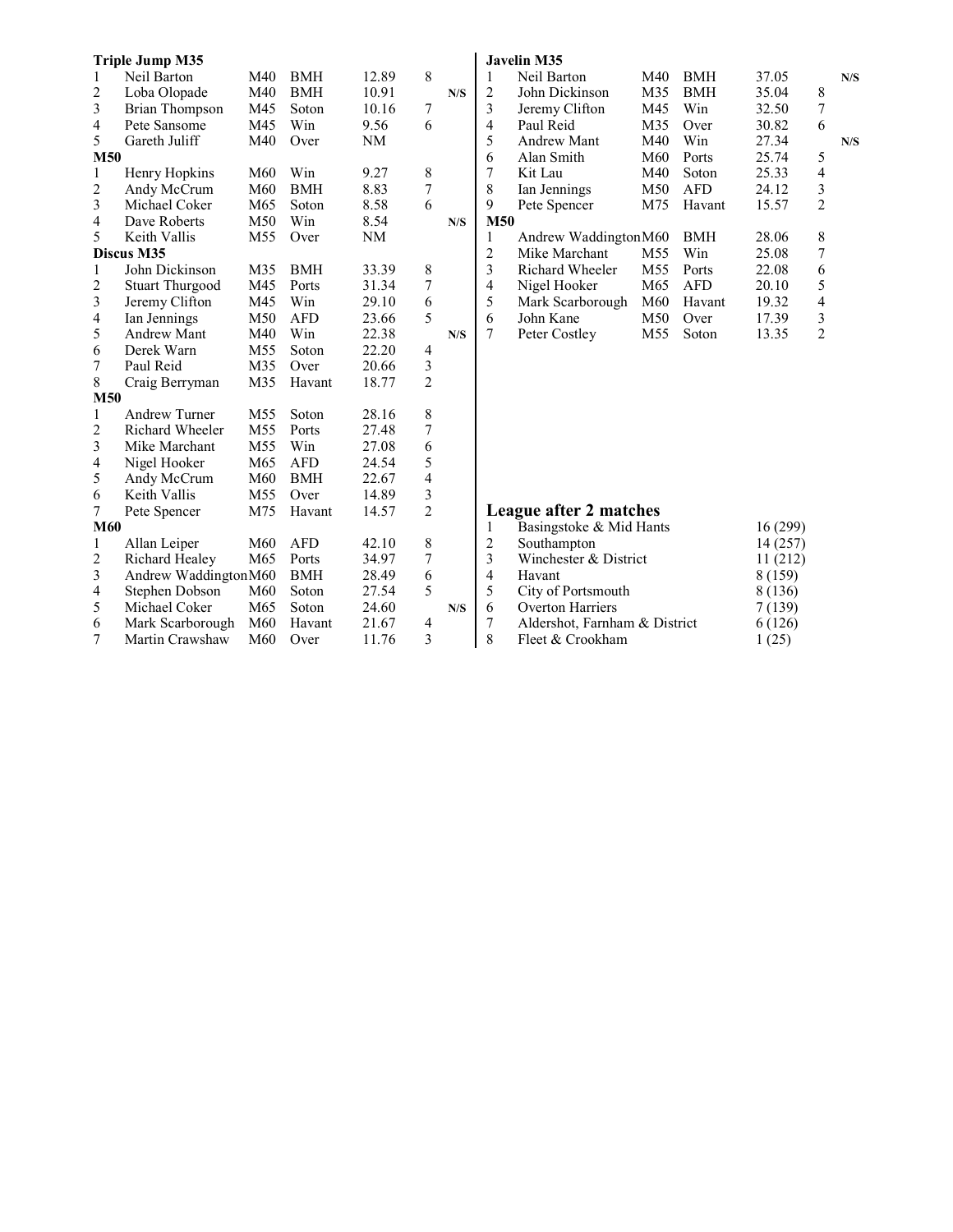## **SOUTHERN COUNTIES VETERANS A.C. TRACK & FIELD LEAGUE - Hampshire Division Winchester - Monday 6 June 2022**

|                         | <b>Women's Match</b>                    |                                    |                    |                  |                |             | 3000 metres W35 A, W35B, W50                                                                   |                          |                  |
|-------------------------|-----------------------------------------|------------------------------------|--------------------|------------------|----------------|-------------|------------------------------------------------------------------------------------------------|--------------------------|------------------|
| $\mathbf{1}$            | Southampton                             |                                    |                    | 133              |                |             | 1<br>Lesley Locks<br>W45<br>AFD<br>10:26.2                                                     | 8                        | A                |
| $\overline{2}$          | Winchester & District                   |                                    |                    | 125              |                |             | $\overline{2}$<br>W <sub>55</sub><br>Win<br>10:26.7<br>Lucy Elliott                            |                          | N/S              |
| $\mathfrak{Z}$          | Basingstoke & Mid Hants                 |                                    |                    | 87               |                |             | 3<br>W35<br>Ports<br>10:29.1<br>Roanna Vickers                                                 | 7                        | $\mathbf{A}$     |
| 4                       | Overton Harriers                        |                                    |                    | 67               |                |             | 4<br>Erin Willmers<br>W35<br>Win<br>10:59.6                                                    | 6                        | $\mathbf A$      |
| 5                       | City of Portsmouth                      |                                    |                    | 62               |                |             | 5<br>W40<br>Ports<br>Emma Jolley<br>11:16.5                                                    | 8                        | B                |
| 6<br>$\boldsymbol{7}$   | Aldershot, Farnham & District<br>Havant |                                    |                    | 49<br>45         |                |             | 6<br>Katie Slater<br>W35<br>Soton<br>11:22.6<br>7<br>Alice Burch<br>W40<br>Soton<br>11:34.7    | 5<br>7                   | $\mathbf A$<br>B |
| 8                       | Fleet & Crookham                        |                                    |                    | $\theta$         |                |             | 8<br>W45<br><b>BMH</b><br>Mitch Lloyd<br>12:09.3                                               | $\overline{4}$           | $\mathbf{A}$     |
|                         |                                         |                                    |                    |                  |                |             | 9<br>Charlotte Hoskins<br>W40<br>Win<br>12:15.6                                                | 6                        | $\bf{B}$         |
|                         | 200 metres W35 A                        |                                    |                    |                  |                |             | 10<br>Win<br>W <sub>50</sub><br>Emma Carter<br>12:25.4                                         | 8                        | <b>W50</b>       |
| $\mathbf{1}$            | Lucy Short                              | W35                                | Soton              | 28.4             | $\,8\,$        |             | 11<br>Over<br>12:34.9<br>Cath Wheeler<br>W60                                                   | 7                        | <b>W50</b>       |
| $\overline{c}$          | Kathryn Miles                           | W45                                | Win                | 30.2             | 7              |             | 12<br>Lucy Pearson<br>W40<br>Over<br>12:40.4                                                   | 3                        | $\mathbf{A}$     |
| $\overline{3}$          | Janet Dickinson                         | W <sub>55</sub>                    | Soton              | 31.0             |                | N/S         | 13<br>W <sub>50</sub><br><b>BMH</b><br><b>Tracy Jones</b><br>12:41.9                           | 6                        | <b>W50</b>       |
| 4                       | Mitch Lloyd                             | W45                                | <b>BMH</b>         | 31.3             | 6              |             | 14<br>Sarah Jane Nangle<br>W35<br>Soton<br>13:02.1                                             |                          | N/S              |
| 5                       | Lindsay Badman                          | W40                                | <b>AFD</b>         | 31.7             | 5              |             | 15<br>W <sub>55</sub><br>Di Byrne<br>Havant<br>13:21.8                                         | 5                        | <b>W50</b>       |
| 6                       | Lucy Pearson                            | W40                                | Over               | 36.3             | 4              |             | 16<br>W <sub>55</sub><br>Jane Bradbury<br><b>BMH</b><br>13:56.5                                | 5                        | B                |
| 7                       | Cath Row                                | W <sub>55</sub>                    | Havant             | 44.9             | 3              |             | 17<br>Erica Steele<br>W40<br>Over<br>15:17.1                                                   | $\overline{4}$           | $\bf{B}$         |
| <b>W35 B</b>            |                                         |                                    |                    |                  |                |             | 4x400m Relay W35                                                                               |                          |                  |
| $\mathbf{1}$            | Maria Victoria Humbert W35              |                                    | Soton              | 31.5             | 8              |             | 1<br>W<br>Win<br>4:55.0                                                                        | $8\,$                    |                  |
| 2                       | Kelly Roberts                           | W45                                | <b>AFD</b>         | 33.8             | 7              |             | $\overline{2}$<br>$\mathbf C$<br>Soton<br>4:57.5                                               | 7                        |                  |
| 3                       | Jane Bradbury                           | W <sub>55</sub>                    | <b>BMH</b>         | 37.3             | 6              |             | ${\bf P}$<br>3<br>Ports<br>5:10.7                                                              | 6                        |                  |
| $\overline{4}$          | Mikaela Price                           | W45<br>W <sub>50</sub>             | Win                | 37.7             | 5              |             | $\mathbf B$<br>$\overline{4}$<br><b>BMH</b><br>5:25.2<br>$\overline{O}$<br>5                   | 5<br>4                   |                  |
| 5<br>6                  | <b>Tracey Jones</b><br>Marilyn Crocker  | W70                                | Soton<br>Havant    | 38.9<br>61.3     | $\overline{4}$ | ${\bf N/S}$ | Over<br>5:44.3                                                                                 |                          |                  |
|                         |                                         |                                    |                    |                  |                |             | <b>Pole Vault W35</b>                                                                          |                          |                  |
| <b>W50</b>              |                                         |                                    |                    |                  |                |             | Soton<br>1.90<br>1<br><b>Becky Mulley</b><br>W40                                               | $8\,$                    |                  |
| $\mathbf{1}$            | <b>Tracy Bezance</b>                    | W <sub>55</sub>                    | Soton              | 30.4             | 8              |             | $\overline{2}$<br>Win<br>Janet Littlewood<br>W45<br>1.90                                       | 7                        |                  |
| $\sqrt{2}$              | Angela Owen                             | W <sub>65</sub>                    | <b>AFD</b>         | 34.0             | $\overline{7}$ |             | <b>W50</b>                                                                                     |                          |                  |
| $\overline{\mathbf{3}}$ | Samantha Smith                          | W50                                | Ports              | 34.9             | 6              |             | Soton<br>1<br>Vicky Bright<br>W60<br>1.60                                                      | 8                        |                  |
| 4<br>$\sqrt{5}$         | Kay Noyce                               | W <sub>55</sub><br>W <sub>50</sub> | Over<br><b>BMH</b> | 35.1<br>35.7     | 5<br>4         |             | $\overline{2}$<br>Fiona Bolton<br>W <sub>50</sub><br>Win<br><b>NM</b>                          |                          |                  |
| 6                       | <b>Tracy Jones</b><br>Amanda Smith      | W <sub>50</sub>                    | Win                | 37.4             | 3              |             | Long Jump W35                                                                                  |                          |                  |
| 7                       | Di Byrne                                | W <sub>55</sub>                    | Havant             | 44.1             | $\overline{2}$ |             | Soton<br>1<br><b>Becky Mulley</b><br>W40<br>4.16                                               | 8                        |                  |
|                         |                                         |                                    |                    |                  |                |             | $\overline{2}$<br>Win<br>W45<br>3.82<br>Kathryn Miles                                          | $\boldsymbol{7}$         |                  |
|                         | 800 metres W35 A                        |                                    |                    |                  |                |             | 3<br><b>AFD</b><br>Lindsay Badman<br>W40<br>3.49                                               | 6                        |                  |
| 1                       | Roanna Vickers                          | W35                                | Ports              | 2:22.5           | 8              |             | $\overline{4}$<br>W45<br><b>BMH</b><br>2.77<br>Jane Vickers                                    | 5                        |                  |
| $\overline{c}$          | Erin Willmers                           | W35                                | Win                | 2:32.1           | 7              |             | 5<br>Lucy Pearson<br>W40<br>Over<br>2.57                                                       | $\overline{\mathcal{L}}$ |                  |
| $\mathfrak{Z}$          | Sarah Kingston                          | W <sub>35</sub>                    | Soton              | 2:34.3           | 6              |             | 6<br>W70<br>1.92<br>Marilyn Crocker<br>Havant                                                  | 3                        |                  |
| 4                       | Sian Lewis                              | W35                                | Win                | 2:35.2           |                | ${\bf N/S}$ | <b>W50</b>                                                                                     |                          |                  |
| 5                       | Mitch Lloyd                             | W45                                | <b>BMH</b>         | 2:37.3           | 5              |             | Janet Dickinson<br>Soton<br>1<br>W <sub>55</sub><br>3.98                                       | 8                        |                  |
| 6                       | Lesley Locks                            | W45                                | <b>AFD</b>         | 2:38.1           | 4              |             | 2<br>W <sub>50</sub><br>Win<br>3.02<br>Fiona Bolton                                            | 7                        |                  |
| 7                       | Lucy Pearson                            | W40                                | Over               | 2:59.7           | 3              |             | 3<br>Vicky Bright<br>W60<br>Soton<br>2.83                                                      |                          | N/S              |
| 8                       | Jane Vickers                            | W45                                | <b>BMH</b>         | 3:29.3           |                | N/S         | $\overline{4}$<br>Cat Coveney<br><b>BMH</b><br>2.55<br>W50                                     | 6                        |                  |
| <b>W35 B</b>            |                                         |                                    |                    |                  |                |             | 5<br>Cath Row<br>W55<br>2.23<br>Havant                                                         | 5                        |                  |
| $\mathbf{1}$            | Alice Burch                             | W40                                | Soton              | 2:38.6           | 8              |             | Shot W35                                                                                       |                          |                  |
| 2                       | Sue True                                | W45                                | Win                | 2:44.2           | 7              |             | Catherine HoldsworthW35<br>11.81<br>1<br>Soton                                                 | 8                        |                  |
| 3                       | Amanda Purser                           | W <sub>50</sub>                    | Ports              | 3:12.8           | 6              |             | 2<br>W45<br>Win<br>8.01<br><b>Shelley Parr</b>                                                 | 7                        |                  |
| 4                       | Caroline Partner                        | W40                                | <b>BMH</b>         | 3:34.8           | 5              |             | 3<br>Claire Wood<br><b>AFD</b><br>6.05<br>W45                                                  | 6                        |                  |
|                         |                                         |                                    |                    |                  |                |             | $\overline{4}$<br>Caroline Partner<br>W40<br><b>BMH</b><br>4.19                                | 5                        |                  |
| <b>W50</b>              |                                         |                                    |                    |                  |                |             | 5<br>W40<br>4.05<br>Erica Steele<br>Over                                                       | $\overline{4}$           |                  |
| $\mathbf{1}$            | Lucy Elliott                            | W <sub>55</sub>                    | Win<br>Over        | 2:35.2           | 8<br>7         |             | <b>W50</b>                                                                                     |                          |                  |
| 2<br>3                  | Kay Noyce<br>Cat Coveney                | W <sub>55</sub><br>W <sub>50</sub> | <b>BMH</b>         | 2:55.5<br>3:00.0 | 6              |             | Janet Dickinson<br>W <sub>55</sub><br>Soton<br>8.49<br>1                                       | 8                        |                  |
| 4                       | Samantha Smith                          | W50                                | Ports              | 3:04.5           | 5              |             | $\overline{2}$<br>Deborah Montgomery W55<br>8.48<br><b>BMH</b>                                 | 7                        |                  |
| 5                       | <b>Tracey Jones</b>                     | W <sub>50</sub>                    | Soton              | 4:03.9           | $\overline{4}$ |             | 3<br>Sue Van Vuuren<br>W50<br>Win<br>7.72                                                      | 6                        |                  |
| 6                       | Cath Row                                | W <sub>55</sub>                    | Havant             | <b>DNF</b>       |                |             | $\overline{4}$<br>Cath Row<br>W <sub>55</sub><br>6.36<br>Havant                                | 5                        |                  |
|                         |                                         |                                    |                    |                  |                |             | 5<br>Kay Noyce<br>W <sub>55</sub><br>2.46<br>Over                                              | $\overline{4}$           |                  |
| <b>W60</b>              |                                         |                                    |                    |                  |                |             | <b>W60</b>                                                                                     |                          |                  |
| $\mathbf{1}$            | Cath Wheeler                            | W60                                | Over               | 2:56.6           | 8              |             | Christine Strode<br>1<br>W <sub>65</sub><br>Havant<br>5.64                                     | 8                        |                  |
| 2<br>3                  | Penny Forse<br>Joy Radford              | W70<br>W65                         | Ports<br>Win       | 3:28.8<br>3:29.4 | 7<br>6         |             | Win<br>2<br>Sue Hume<br>W <sub>65</sub><br>5.23<br>3<br>Monique van Nueten W65<br>Over<br>4.41 | 7<br>6                   |                  |
| 4                       | Coral Aukett                            | W60                                | Soton              | 3:38.5           | 5              |             | Denise Perrett<br>$\overline{4}$<br>W70<br>Ports<br>4.20                                       | 5                        |                  |
| 5                       | Marilyn Crocker                         | W70                                | Havant             | 5:01.7           | $\overline{4}$ |             | 5<br>Rosemary Hutton<br>4.19<br>W70<br>Soton                                                   | $\overline{4}$           |                  |